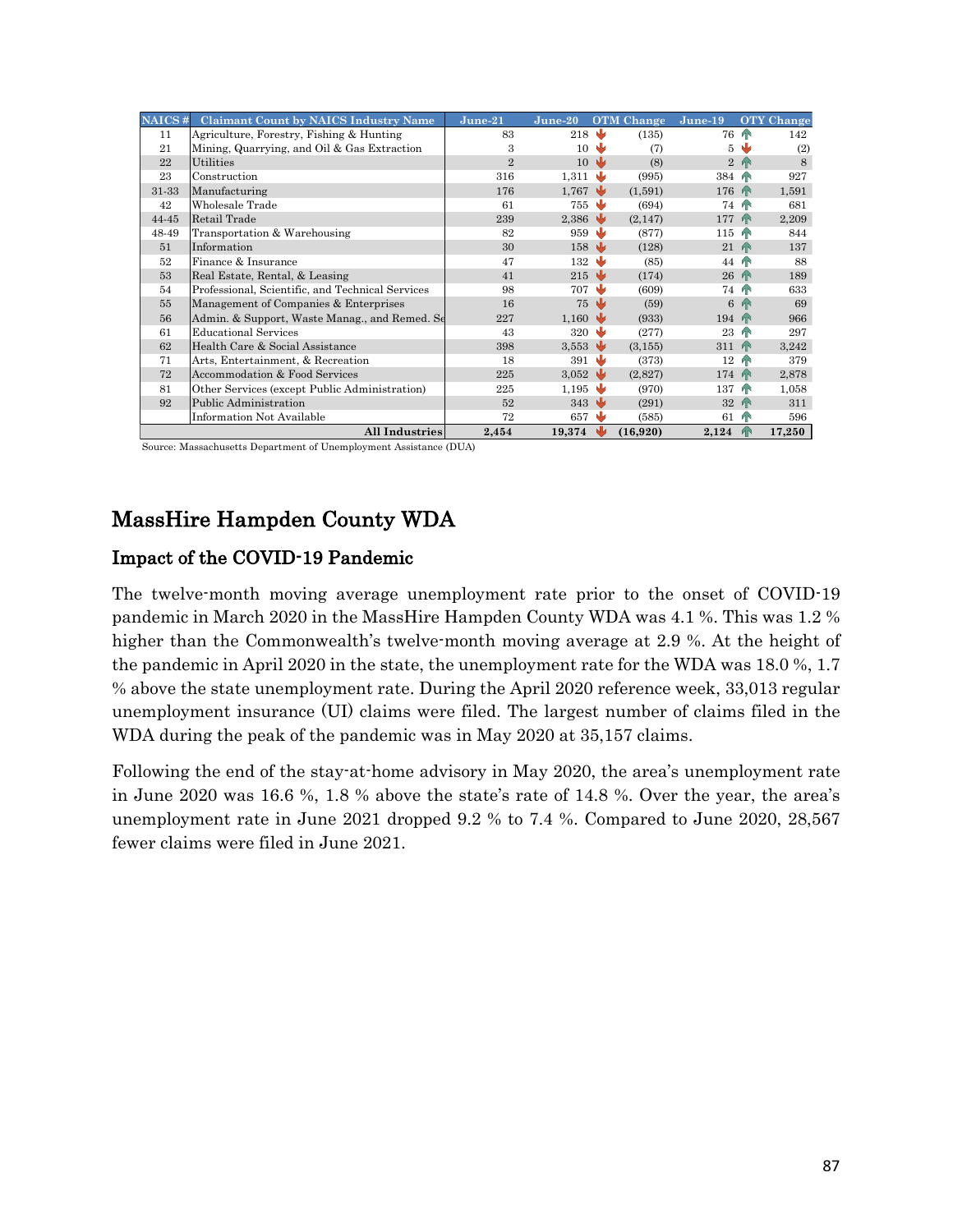



## Gender

In the MassHire Hampden County WDA, the historical claims data shows the male gender had filed more claims than the female gender for most months. In June 2019, 53 % of the total claims were filed by males and 47 % by females. During the pandemic, the female gender surpassed the male gender in claims starting in April 2020. The most claims filed by female claimants occurred in June 2020 with 19,494 claims, which was 56.9 % of the total claims count. In June 2021, 2,910 claims were filed by females which was 52.5 % of the total claims.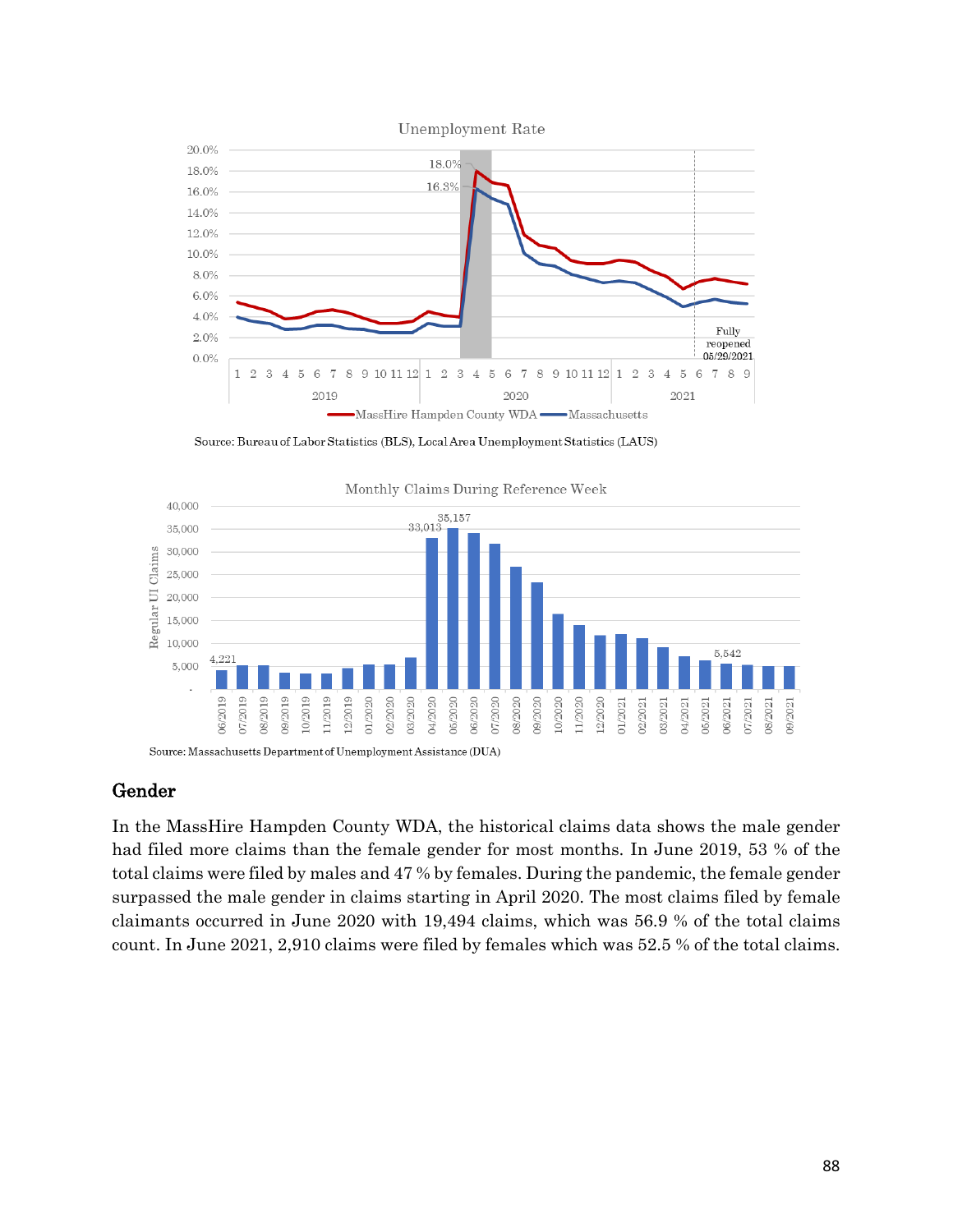

# Age

In the month of June, after the stay-at-home advisory ended in May 2020, claimants who were between 25 to 34 years old had the highest number of claims in the MassHire Hampden County WDA at 9,497. This is 27.8 % of the total claims count for the month. The next age group with the most claims were those between the ages of 35 to 44 years who filed 6,566 claims, or 19.3 % of the total claims count. In June 2019, the age group 25 to 34 years filed 26.3 % of the claims and those 35 to 44 years filed 22.8 % of the total. At the start of the recovery period in June 2021, 29.3 % of the claims were those aged 25 to 34 years with 1,625 claims filed, and 21.9 % were filed by claimants between 35 to 44 years.

| <b>AGE</b>        | $Jun-19$ | $Jun-20$ | $Jun-21$ |
|-------------------|----------|----------|----------|
| 16 to 19 years    | 45       | 1,463    | 145      |
| 20 to 24 years    | 319      | 5,121    | 624      |
| 25 to 34 years    | 1,112    | 9,497    | 1,625    |
| 35 to 44 years    | 964      | 6,566    | 1,213    |
| 45 to 54 years    | 829      | 4,962    | 933      |
| 55 to 64 years    | 728      | 4,403    | 741      |
| 65 years and over | 224      | 2,097    | 261      |
| Total             | 4.221    | 34,109   | 5,542    |

Source: Massachusetts Department of Unemployment Assistance

#### Educational Attainment

In the MassHire Hampden County WDA, the historical monthly claims data shows the highest number of claims were filed by claimants with high school or GED diploma. During the peak months of the pandemic, those with high school or GED diploma remained at the top with the most claims filed. In June 2020, 42.2 % of the total claims were filed by claimants with a high school or GED diploma. Claimants with some college education filed 6,902 claims which is 20.2 % of the total claims during the reference week in June 2020. In June 2021, the total number of claims dropped from 34,109 to 5,542 over the year. Of the 5,542 claims, 2,598 were filed by claimants with a high school or GED diploma. This is 46.9 % of the total claims.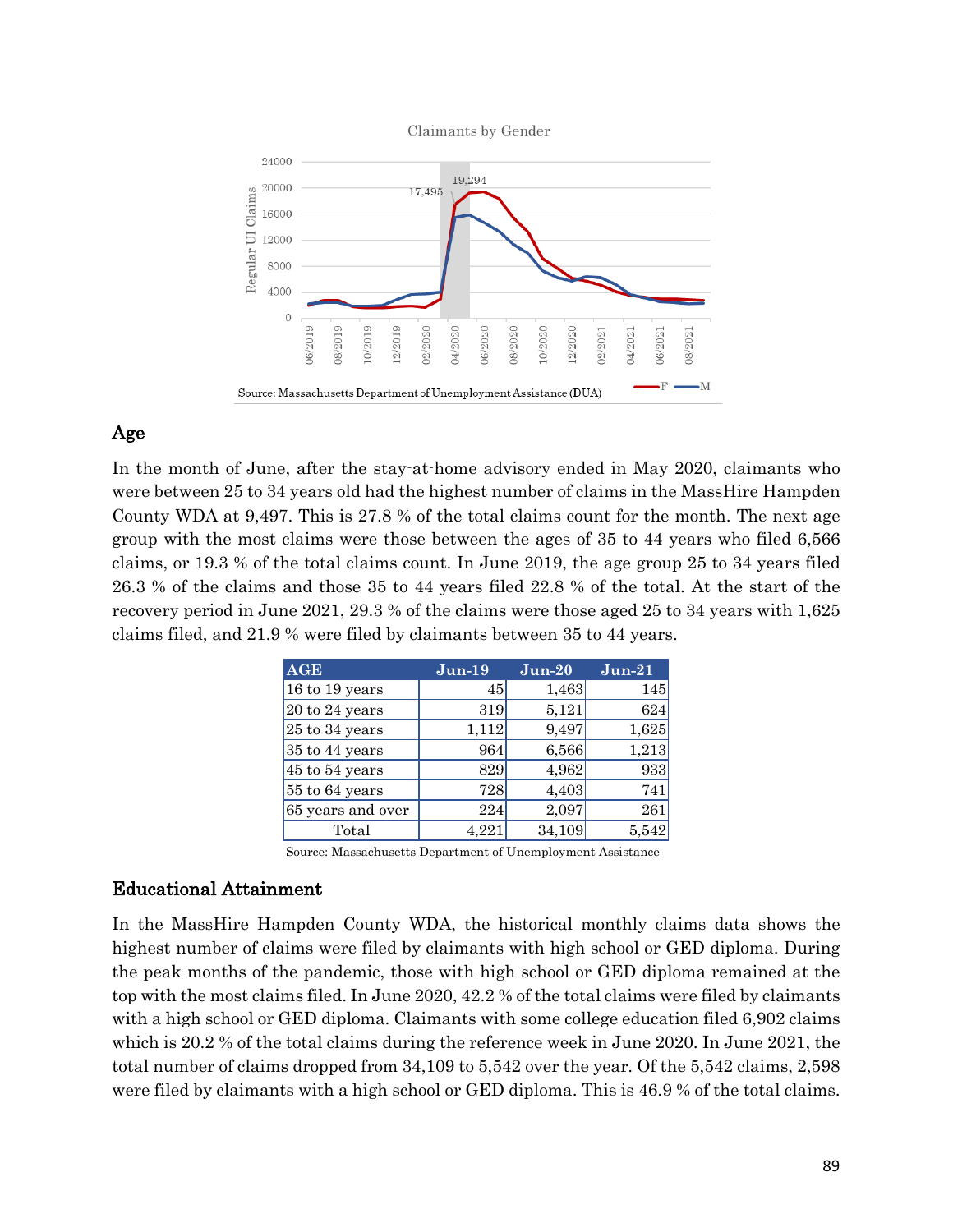

## Race and Ethnicity

In the historical claims data, Whites have filed the most claims in the MassHire Hampden County WDA and this trend continued during the pandemic. In May 2020, when the claims count was the highest in the WDA during the peak of the pandemic, 64.5 % of the claims were filed by Whites and 10.1 % by Black/African Americans. In June 2020, 61.8 % of the total claims were filed by Whites and 11.7 % by Black/African Americans. At the beginning of the recovery period in June 2021, 14.6 % of the claimants were Black/African Americans and 9.6 % were filed by claimants of more than one race.

| <b>RACE</b>                      | <b>June 2019</b> | $\%$    | <b>June 2020</b> | $\%$    | <b>June 2021</b> | $\%$    |
|----------------------------------|------------------|---------|------------------|---------|------------------|---------|
| American Indian/Alaskan Native   | 27               | $0.6\%$ | 266              | $0.8\%$ | 55               | $1.0\%$ |
| Asian                            | 81               | 1.9%    | 895              | 2.6%    | 112              | $2.0\%$ |
| Black/African American           | 601              | 14.2%   | 3.981            | 11.7%   | 808              | 14.6%   |
| Race Do not wish to respond      | 799              | 18.9%   | 4.893            | 14.3%   | 943              | 17.0%   |
| More than one race               | 294              | $7.0\%$ | 2,797            | 8.2%    | 534              | $9.6\%$ |
| Native Hawaiian/Pacific Islander | 26               | $0.6\%$ | 202              | $0.6\%$ | 47               | $0.8\%$ |
| White                            | 2,393            | 56.7%   | 21.075           | 61.8%   | 3,043            | 54.9%   |
| Total                            | 4.221            | 100.0%  | 34.109           | 100.0%  | 5.542            | 100.0%  |

Source: Massachusetts Department of Unemployment Assistance (DUA)

In June 2019, 63.1 % of the claims were filed by claimants not of Hispanic or Latino ethnicity and 30.6 % from Hispanic or Latino claimants. In May 2020, the % of the total claims from Hispanic or Latino claimants was 28 % while those not of Hispanic or Latino ethnicity was 66.5 %.

| <b>ETHNICITY</b>       | <b>June 2019</b> | $\frac{0}{6}$ | <b>June 2020</b> | $\frac{0}{6}$ | <b>June 2021</b> | $\%$   |
|------------------------|------------------|---------------|------------------|---------------|------------------|--------|
| Hispanic or Latino     | $1.291\,$        | 30.6%         | 10.192           | 29.9%         | 2.123            | 38.3%  |
| I choose not to answer | 268              | 6.3%          | 1.9381           | $5.7\%$       | 351              | 6.3%   |
| Not Hispanic or        | 2.662            | 63.1%         | 21.979           | 64.4%         | 3.068            | 55.4%  |
| Total                  | 4.221            | 100.0%        | 34.109           | 100.0%        | 5.542            | .00.0% |

Source: Massachusetts Department of Unemployment Assistance (DUA)